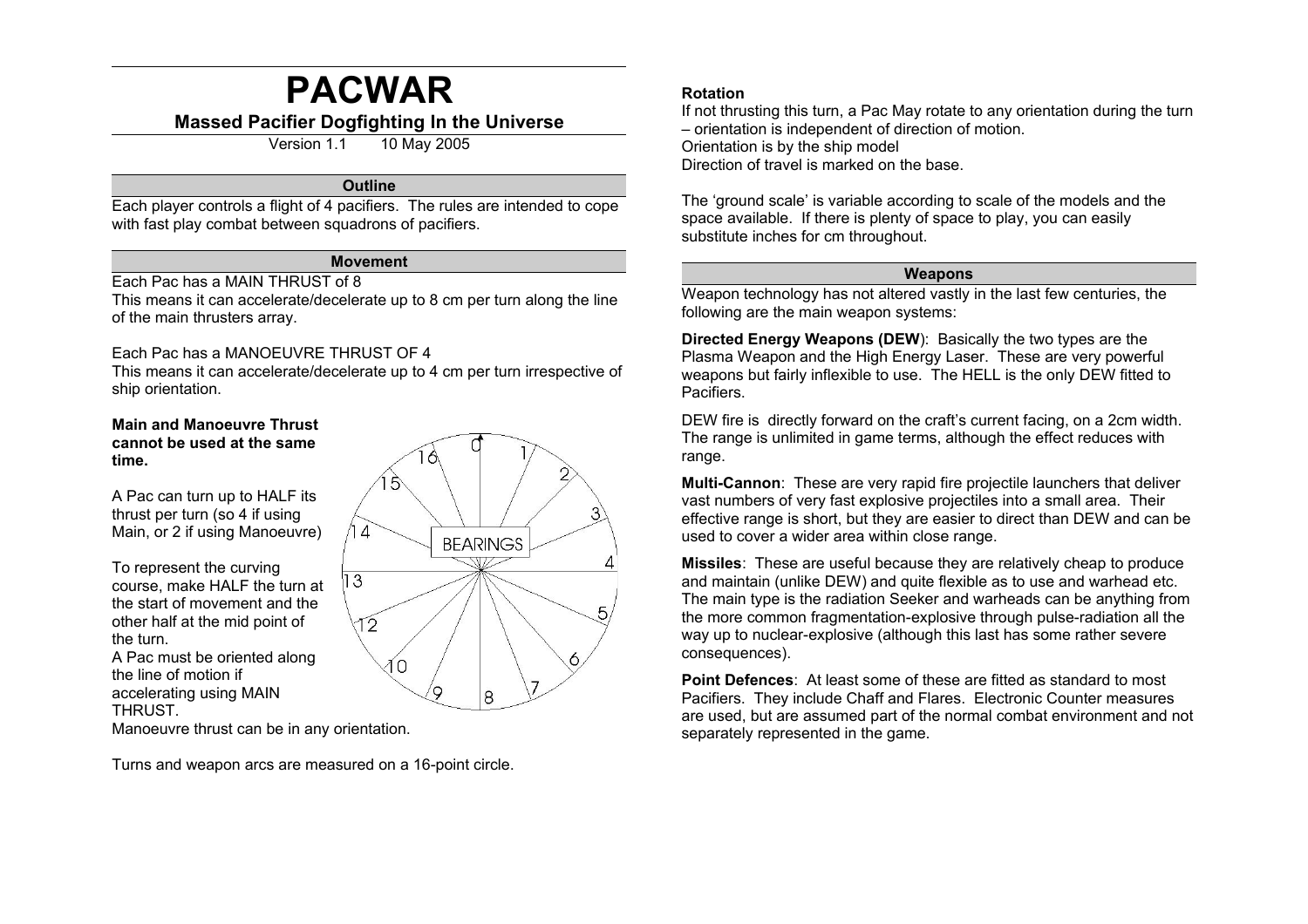### **Weapon Effects**

High Energy Laser Light (HELL) These weapons are fixed along the orientation of the ship. All have effect along the line of the current facing. A hit is automatic on ALL VESSELS ALONG THAT LINE, although the effect is reduced for second and subsequent targets. Damage is dependent on range and weapon type:

-1 card for each additional target after the first.

#### **Multi-Cannon**

This has a range of 10cm, but can engage any target in the forward 6 points of bearing of the pacifier.. Roll 1d6: Score 2 or better to hit. -1 if target behind chaff Damage inflicted is 1 damage card.

#### **Seeker Missile**

This can be fired on any target within the forward 6 point arc of the firer. It has a range of 30 cm hexes and homes in on the nearest and/or 'loudest' radiation emitter.

Seek Priorities are (in descending order):

Nearer rather than further

Main engine or manoeuvre burns (accelerating/decelerating/turning) hottest first (i.e. the burn using the most thrust)

Flares

Weapon firing

Silent running (no burns, no weapons).

Roll 1d6, score 2+ to hit.

+1 if target used thrust that turn.

If miss then take next priority target. If equal priorities then roll die for which get hit. Damage inflicted if it hits is 2 damage cards.

## **Heavy Missiles**

These are not normally launched in a pacifier dogfight – their main function is to damage large enemy warships- pacifiers can usually evade them. So we have deliberately omitted rules for them here.

### **Point Defences**

| Range up<br>to | 20 cm   | 40 cm   | 60 cm   | 80 cm   | over<br>80 <sub>cm</sub> |
|----------------|---------|---------|---------|---------|--------------------------|
| <b>HELL</b>    | 3 cards | 2 cards | 2 cards | 1 card  | 1 card                   |
| <b>PAD</b>     | 6 cards | 5 cards | 4 cards | 3 cards | 2 cards                  |

**Flares** are launched at the end of movement.

They are represented by a counter on the map. They can be launched in any direction.

They have the launching vessel's velocity +1 (pilot's choice at the point of launch).

They last for one complete turn (i.e. burning out at the end of the turn following the one they were launched) and have the effect of confusing Radiation Seeking missiles by providing an alternative priority target.

## **Chaff** is launched at the end of movement.

They are represented by a 5 cm diameter counter on the map. They can be launched in any direction.

They have the launching vessel's velocity +1 (pilot's choice at the point of launch). These last for one turn (dispersing at the end of the turn following the one on which they were launched). They have the following effects:

a. DEW dispersal. They reduce the effect of a DEW by one damage card (by dispersing the energy a bit)

b. Confusing fire-control radar. -1 on Multi-cannon fire, if target behind chaff.

#### **Damage**

Damage mentioned above refers to Damage Cards.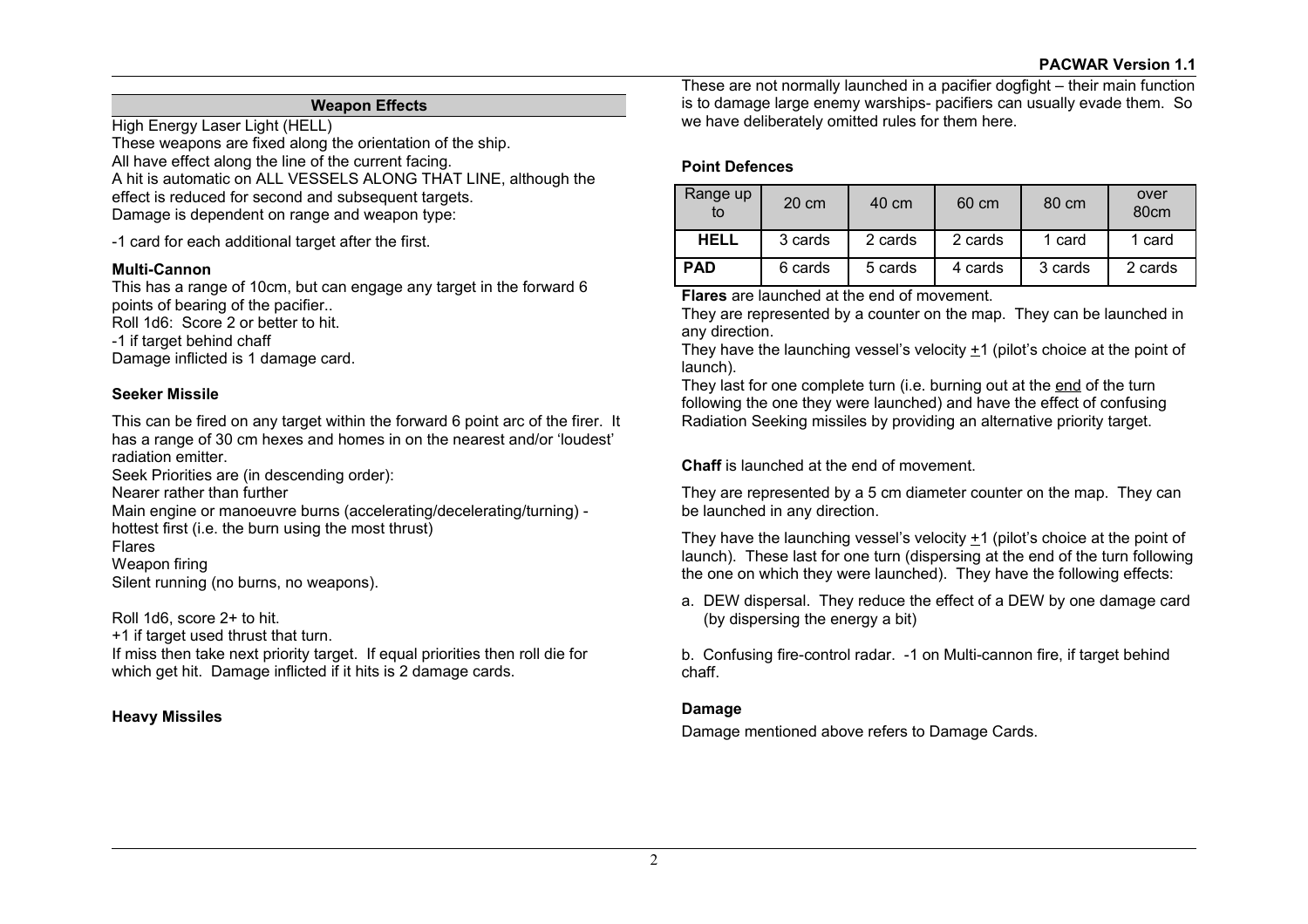Each player has a pack of damage cards. There are a large number of these and the target that has been hit should take that number of cards and apply the damage listed on them.

A Pacifier can take 8 Hull Hits before it is deemed destroyed

For this game we will use a standard pack of playing cards, the damage effect is indicated by the face value of the card:

| <b>Card Value</b>      | <b>Hull Damage</b> | <b>Other Effects</b>                        |
|------------------------|--------------------|---------------------------------------------|
| <b>Ace Spades</b>      | 0                  | Hard Point 1 out of action                  |
| 2 Spades               | 0                  | Hard Point 2 out of action                  |
| 3 Spades               | 0                  | Hard Point 3 out of action                  |
| 4 Spades               | 0                  | Hard Point 4 out of action                  |
| 5 Spades               | 0                  | Hard Point 5 out of action                  |
| <b>6 Spades</b>        | 0                  | Hard point 6 out of action                  |
| <b>7 Spades</b>        | 0                  | Built in multi-cannon hit and out of action |
| 8 Spades               | 0                  | Target Radar hit -2 on all firing rolls     |
| 9 Spades               | 0                  | <b>Manoeuvre Thrusters Hit</b>              |
| 10 Spades              | 0                  | <b>Manoeuvre Thrusters Hit</b>              |
| <b>Jack of Spades</b>  | 0                  | Main Thrusters hit                          |
| <b>Queen of Spades</b> | 0                  | Pilot wounded.                              |
| <b>King of Spades</b>  | 0                  | Eject mechanism damaged - escape pod        |
|                        |                    | inoperative                                 |
| <b>All Clubs</b>       | 2                  | no extra special damage                     |
| <b>All Diamonds</b>    |                    | no extra special damage                     |
| <b>All Hearts</b>      |                    | no extra special damage.                    |
|                        |                    |                                             |

If a hard point is hit that is part of a multi-hard point piece of equipment then that equipment is put out of action.

If a system hit (i.e. a Spade) has already been taken on that system, then take a Hull Hit instead.

**Pilot Wounds:** Pilots can take 6 wounds and survive - on the 7th wound they are dead. After 3 wounds the pilot is unconscious anyway, so can take no further part in the action.

## **Baling Out**

Every Pacifier is equipped with an Automatic Escape Pod.

The Pod will automatically eject the Pilot after he or she has been unconscious for six moves.

In the event of the sudden destruction of the Pacifier, roll 1d6 and score 3, 4, 5 or 6 for the Pod to activate in time.

If the pilot wishes to bale out voluntarily then he writes an order ejects in the pod, which has enough fuel to correct velocities and return to the base Carrier automatically (it is assumed that the pilot is wounded or unconscious, so there is no means for the pilot to guide the pod anywhere other than towards the Carrier, or use it for some sort of suicide mission).

The pod ejects from the Pacifier at +3 the Pacifier speed. It has a thrust of 4. All it has to do is leave the battle area.

Since they are small and difficult to detect, we can further assume that escape pods cannot easily be shot down, and are therefore usually ignored as potential targets.

If fired on they have a -2 on any die roll to hit. Any hit destroys the pod and its contents.

## **Ship Configurations**

## **Standard Pacifier Types**

## **These are not usually mixed in any given flight.**

| <b>Attack Pacifier</b>            | <b>Strike Pacifier</b>            |
|-----------------------------------|-----------------------------------|
| 2 x Multi-Cannon - rear facing    | 5 x Seeker Missiles               |
| 1 x HELL - forward firing         | Extra Flares                      |
| DEW Energy Pack                   | 1 Built-in $m/c$                  |
| 1 Built-in $m/c$                  |                                   |
| <b>Mk 1 Multi-RoleGunship</b>     | <b>Mk 2 Attack Gunship</b>        |
| 2 x Multi-Cannon - forward facing | 4 x Multi-Cannon - forward facing |
| 2 x Multi-Cannon - rear facing    | 1 Built-in $m/c$                  |
| 1 Built-in $m/c$                  | Extra Cannon Ammo                 |
| Extra Cannon Ammo                 | Extra Chaff                       |
| Extra Chaff                       |                                   |
| <b>DEWShip</b>                    | <b>Standoff Pacifier</b>          |
| 2 x HELL - forward firing         | (anti-capital ship role)          |
| 1 Built-in $m/c$                  | 2 Heavy Missiles                  |
|                                   | 1 Built-in $m/c$                  |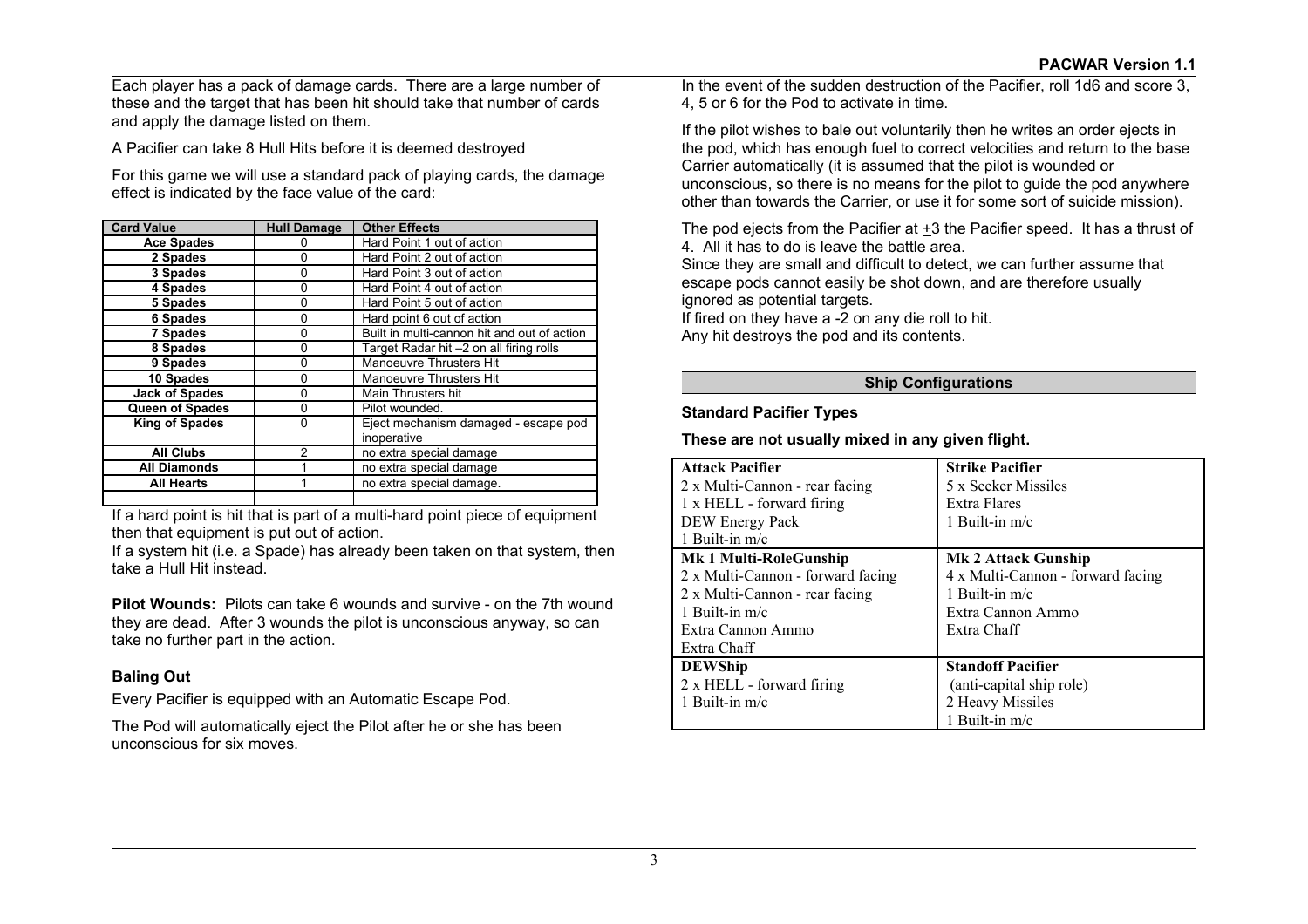## **Pilot Development (Optional Rule)**

#### **Experience Points gains**

| <b>Each mission survived.</b>                                                                                                                                           |  |
|-------------------------------------------------------------------------------------------------------------------------------------------------------------------------|--|
| Each mission returning in pacifier. Must be under<br>own power. If the pacifier is completely disabled and<br>has to be towed home this is not awarded.                 |  |
| Each wound                                                                                                                                                              |  |
| <b>Each confirmed Kill.</b> A confirmed kill is one<br>recorded by the pacifier's systems or confirmed by<br>two other surviving witnesses from a different flight.     |  |
| <b>Mentioned in dispatches.</b> All other players vote for<br>the pilot as the 'best of mission'. There can only be<br>one of these per mission, and there can be none. |  |

## **Improved Pilots**

| <b>Points</b> | <b>Title</b>       | <b>Benefit (cumulative)</b>                                                |
|---------------|--------------------|----------------------------------------------------------------------------|
| 30            | Expert             | Deflection shooting - can hit cannon<br>targets up to 15cm                 |
| 90            | Veteran            | Tougher g-resistance - Can turn 3/4 of<br>thrust                           |
| 120           | Ace                | More influence - Can choose hard point<br>weapon mix on pacifier           |
| 180           | Top Ace            | Better timed shooting - Double cannon<br>damage                            |
| 240           | Super Ace          | Holding target longer +1 card to HELL<br>damage                            |
| 320           | Exceptional<br>Ace | Perfect 'Eye' - Can correct HELL aim<br>by 1 point of arc after measuring. |

#### **Pacifier Configuration (Optional Rule)**

The basic *Pacifier* craft has 6 'hard points'. These can be used to fit whatever mixture of weaponry or equipment fits a particular scenario or the needs of the fleet. In normal circumstances, Pacifier pilots are not allowed to choose their own weapon fit. part of the basic Pacifier spaceframe the following equipment is standard:

- ∗ Multi-Cannon with 10 bursts of ammo
- ∗ 4 Flares
- ∗ 4 Chaff
- ∗ Ship-to-ship secure communications
- ∗ Escape Pod
- ∗ Navigation computers and the basic engines etc and fuel.
- ∗ 6 Hard points for additional equipment and weapons (see below)

The hard point requirements of the various weapons/equipment are as follows:

| System                               | <b>Hard Points</b> |
|--------------------------------------|--------------------|
| Multi-Cannon + 5 ammo                |                    |
| HELL + 6 charges                     | 3                  |
| RadSeeker Missile                    |                    |
| <b>Heavy Missile</b>                 | 3                  |
| Flare Pod (4 flares)                 |                    |
| Chaff Pod (4 chaff)                  |                    |
| <b>Extra Fuel Tank</b>               |                    |
| Extra cannon ammo (x10)              |                    |
| <b>Magnetic Tow-Grab Unit</b>        |                    |
| Rescue Life-Support Pod              | 2                  |
| Long Range Comms Pod                 |                    |
| <b>DEW Extra Energy Pack</b>         |                    |
| Atmosphere Operations Unit ('wings') | 2                  |

These can be mixed and matched as necessary, and provided the necessary equipment is available on the Carrier (the precise equipment holdings of the Carrier are defined in the scenario).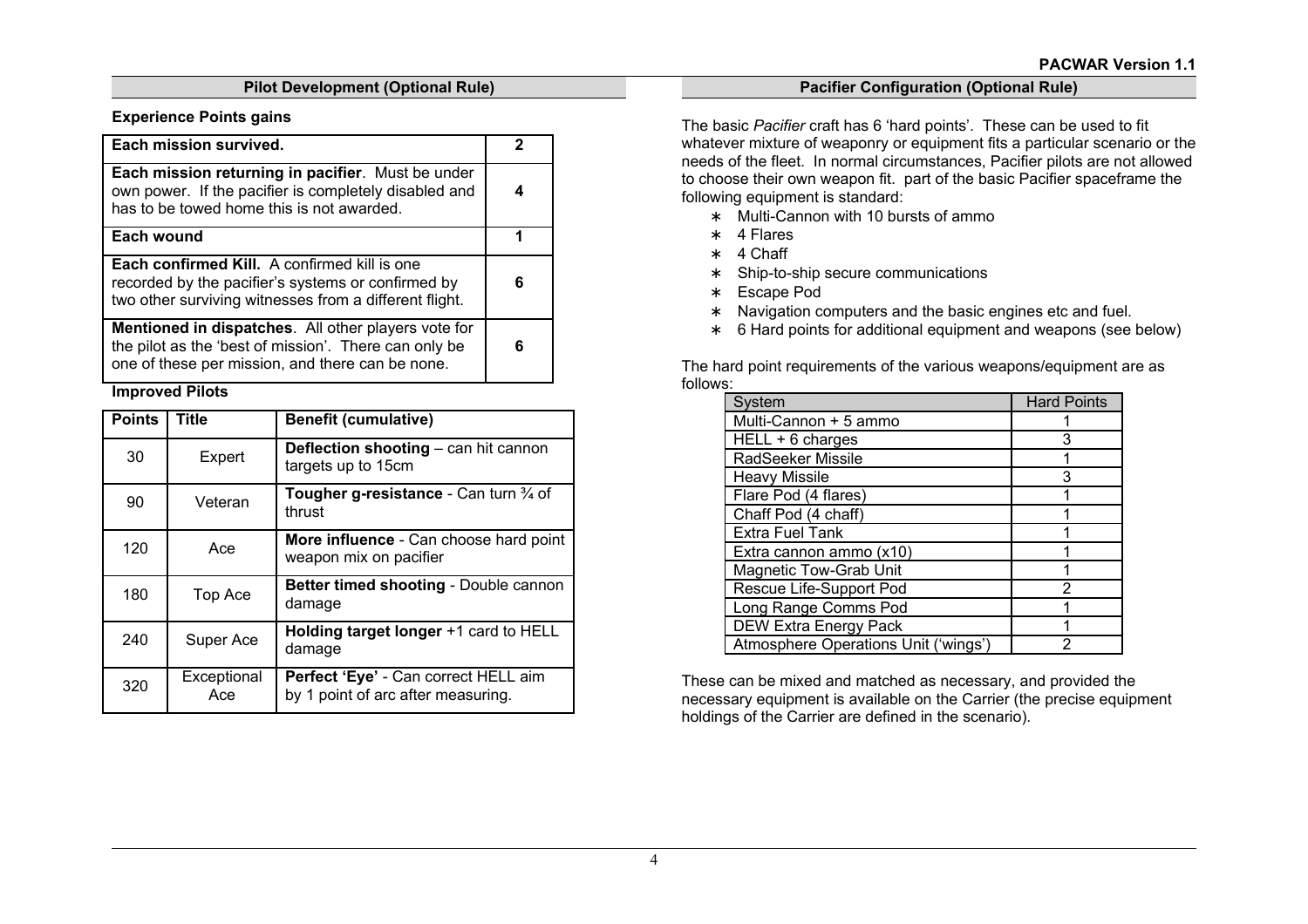## **ATTACK PACIFIER FLIGHT**

| No.                                           | No.                                           | No.                                           | No.                                           |
|-----------------------------------------------|-----------------------------------------------|-----------------------------------------------|-----------------------------------------------|
|                                               |                                               |                                               |                                               |
| Pilot WWW                                     | Pilot WWW                                     | Pilot WWW                                     | Pilot WWW                                     |
| <b>Epod Comms</b>                             | <b>Epod Comms</b>                             | <b>Epod Comms</b>                             | <b>Epod Comms</b>                             |
| Hull                                          | Hull                                          | Hull                                          | Hull                                          |
| an an an an                                   | <u>ononono</u>                                | <b>BEBEEBEE</b>                               | 00000000                                      |
| <b>HARD POINTS</b>                            | <b>HARD POINTS</b>                            | <b>HARD POINTS</b>                            | <b>HARD POINTS</b>                            |
| 1 HELL 100                                    | 1 HELL 100                                    | 1 HELL 100                                    | 1 HELL 100                                    |
| 2 HELL 100                                    | 2 HELL 100                                    | 2 HELL 100                                    | $2$ HELL $1\square\square$                    |
| 3 HELL 100                                    | 3 HELL 100                                    | 3 HELL 100                                    | 3 HELL 100                                    |
| <b>4 HELL POWER</b><br><b>PACK OOOOO</b><br>□ | <b>4 HELL POWER</b><br><b>PACK OOOOO</b><br>□ | <b>4 HELL POWER</b><br><b>PACK OOOOO</b><br>□ | <b>4 HELL POWER</b><br><b>PACK OOOOO</b><br>□ |
| $5$ AFT M/C $\Box$ $\Box$<br>$\Box$ $\Box$    | $5$ AFT M/C $\Box$ $\Box$<br>$\Box$ $\Box$    | $5$ AFT M/C $\Box$ $\Box$<br>$\Box$           | 5 AFT M/C OOO<br>$\Box$ $\Box$                |
| <b>6 AFT M/C OOD</b><br>$\Box$                | 6 AFT M/C □□□<br>OО                           | <b>6 AFT M/C ODD</b><br>$\Box$                | <b>6 AFT M/C OOO</b><br>$\Box$                |
| Fwd M-Cannon                                  | Fwd M-Cannon                                  | Fwd M-Cannon                                  | Fwd M-Cannon                                  |
| 00000                                         | MO000                                         | 00000                                         | 00000                                         |
| 00000                                         | 80000                                         | 88888                                         | 00000                                         |
| Flares <b>ODDD</b>                            | Flares <b>ODDD</b>                            | Flares <b>OOOO</b>                            | Flares <b>OOOO</b>                            |
| Chaff <b>OOOO</b>                             | Chaff <b>OOOO</b>                             | Chaff <b>OOOO</b>                             | Chaff <b>OOOO</b>                             |
| <b>Thrusters</b><br><b>MAIN @ MAN</b>         | <b>Thrusters</b><br><b>@ MAIN @ MAN</b>       | <b>Thrusters</b><br><b>MAIN @ MAN</b>         | <b>Thrusters</b><br><b>MAIN @ MAN</b>         |
| 1.                                            |                                               |                                               |                                               |
| 2.                                            |                                               |                                               |                                               |
| 3.                                            |                                               |                                               |                                               |
| 4.                                            |                                               |                                               |                                               |
| 5.                                            |                                               |                                               |                                               |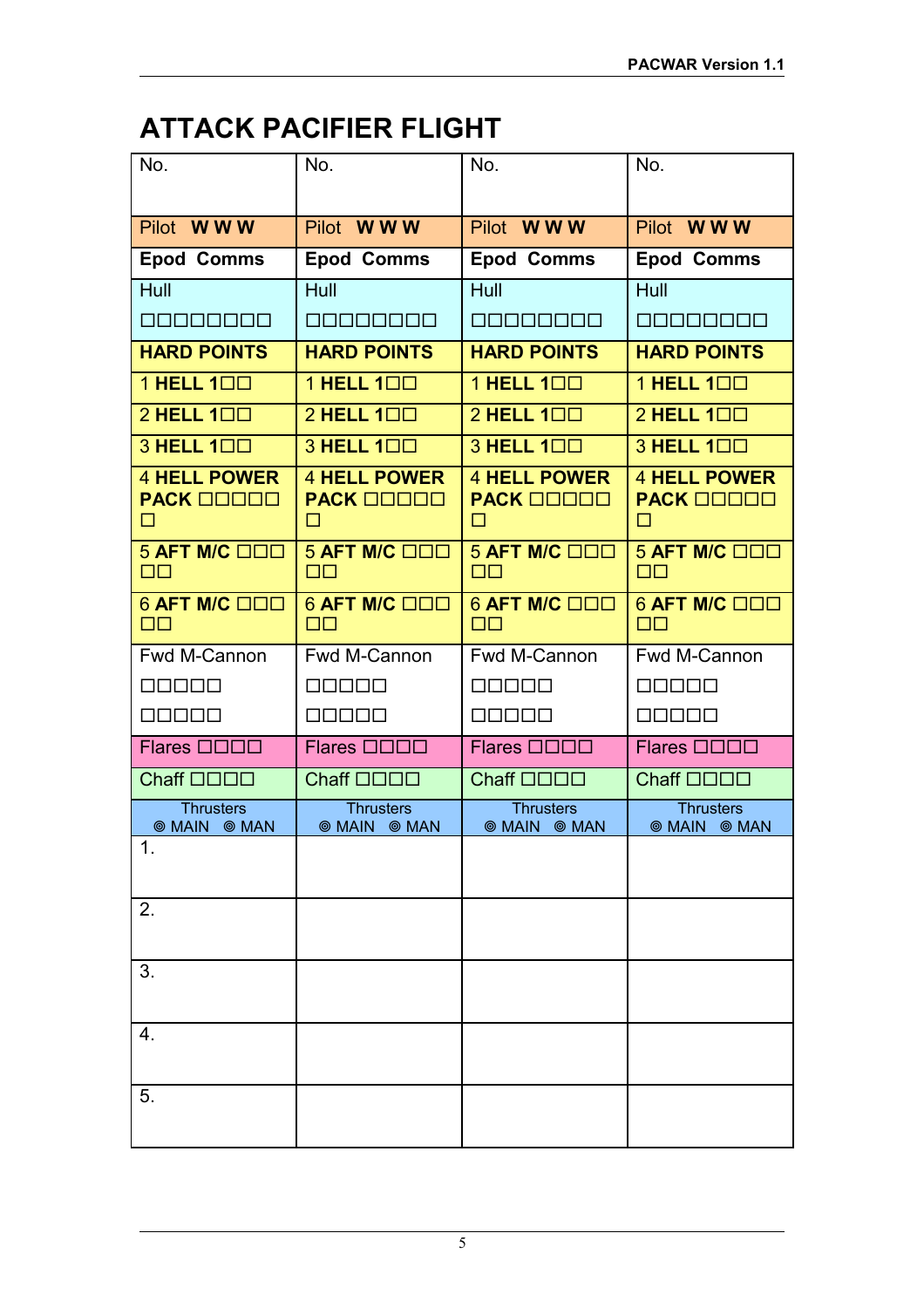## **STRIKE PACIFIER FLIGHT**

| No.                                   | No.                                     | No.                                     | No.                                     |
|---------------------------------------|-----------------------------------------|-----------------------------------------|-----------------------------------------|
| Pilot WWW                             | Pilot WWW                               | Pilot WWW                               | Pilot WWW                               |
|                                       |                                         |                                         |                                         |
| <b>Epod Comms</b>                     | <b>Epod Comms</b>                       | <b>Epod Comms</b>                       | <b>Epod Comms</b>                       |
| Hull                                  | Hull                                    | Hull                                    | Hull                                    |
| onanonan                              | <u>oonoonoo</u>                         | <u>mananana</u>                         | mananan                                 |
| <b>HARD POINTS</b>                    | <b>HARD POINTS</b>                      | <b>HARD POINTS</b>                      | <b>HARD POINTS</b>                      |
| 1 RadSeeker                           | 1 RadSeeker                             | 1 RadSeeker                             | 1 RadSeeker                             |
| 2 RadSeeker                           | 2 RadSeeker                             | 2 RadSeeker                             | 2 RadSeeker                             |
| <b>3 RadSeeker</b>                    | 3 RadSeeker                             | 3 RadSeeker                             | 3 RadSeeker                             |
| 4 RadSeeker                           | 4 RadSeeker                             | 4 RadSeeker                             | 4 RadSeeker                             |
| <b>5 RadSeeker</b>                    | <b>5 RadSeeker</b>                      | <b>5 RadSeeker</b>                      | <b>5 RadSeeker</b>                      |
| 6 Flares <b>QOOO</b>                  | 6 Flares <b>QOOO</b>                    | 6 Flares <b>QOOO</b>                    | 6 Flares <b>QOOO</b>                    |
| Fwd M-Cannon                          | Fwd M-Cannon                            | Fwd M-Cannon                            | Fwd M-Cannon                            |
| 3000                                  | 88888                                   | n na m                                  | 3000                                    |
| 00000                                 | ooooo                                   | 70000                                   | nnnoo                                   |
| Flares <b>ODDD</b>                    | Flares <b>ODDD</b>                      | Flares <b>ODDD</b>                      | Flares <b>ODDD</b>                      |
| Chaff <b>OOOO</b>                     | Chaff <b>OOOO</b>                       | Chaff <b>OOOO</b>                       | Chaff <b>OOOO</b>                       |
| <b>Thrusters</b><br><b>MAIN @ MAN</b> | <b>Thrusters</b><br><b>@ MAIN @ MAN</b> | <b>Thrusters</b><br><b>@ MAIN @ MAN</b> | <b>Thrusters</b><br><b>@ MAIN @ MAN</b> |
| 1.                                    |                                         |                                         |                                         |
|                                       |                                         |                                         |                                         |
| 2.                                    |                                         |                                         |                                         |
|                                       |                                         |                                         |                                         |
| 3.                                    |                                         |                                         |                                         |
|                                       |                                         |                                         |                                         |
| 4.                                    |                                         |                                         |                                         |
|                                       |                                         |                                         |                                         |
| 5.                                    |                                         |                                         |                                         |
|                                       |                                         |                                         |                                         |
| 6.                                    |                                         |                                         |                                         |
|                                       |                                         |                                         |                                         |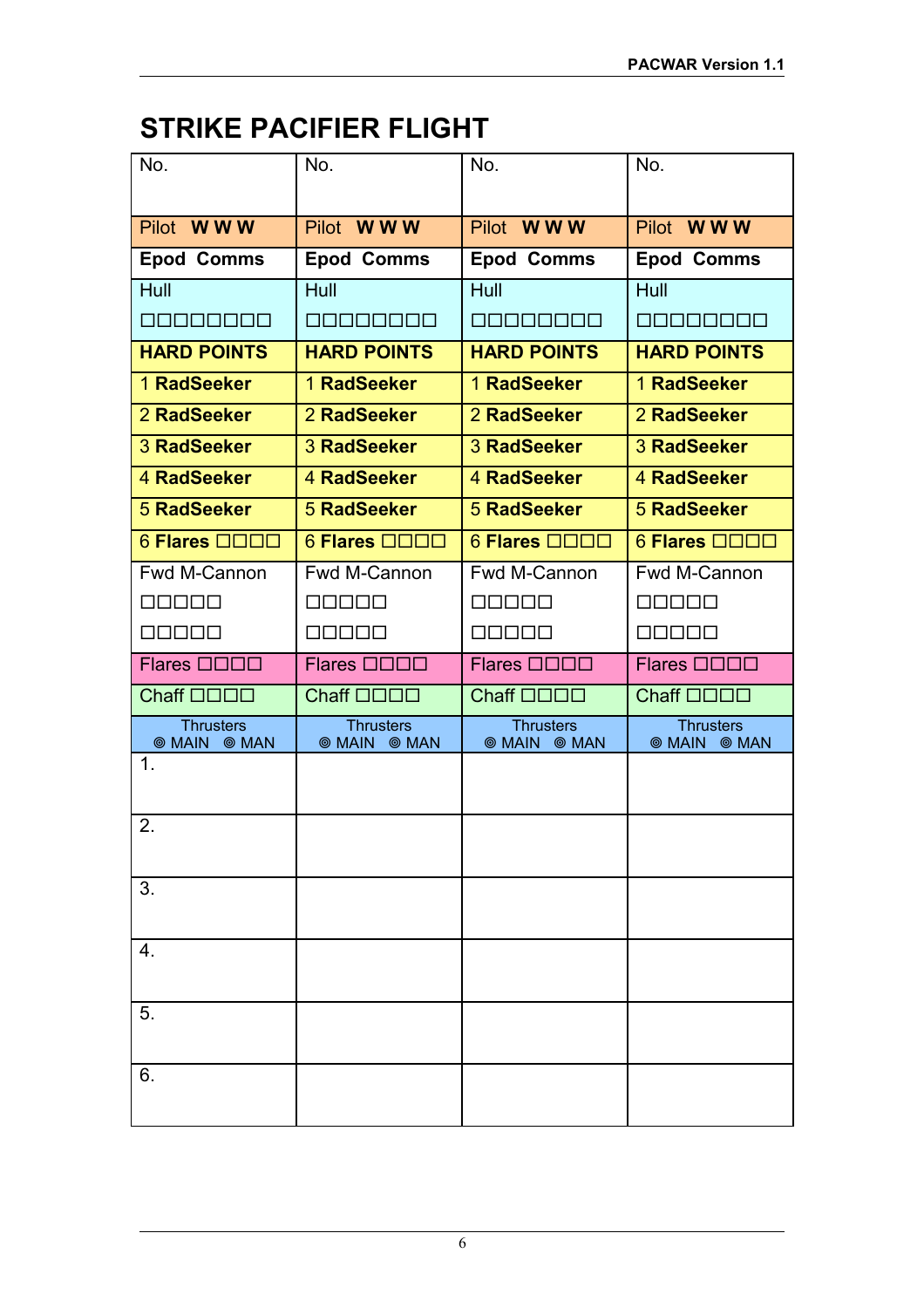## **Mk2 GUNSHIP FLIGHT**

| No.                                   | No.                                      | No.                                     | No.                                   |
|---------------------------------------|------------------------------------------|-----------------------------------------|---------------------------------------|
| Pilot WWW                             | Pilot WWW                                | Pilot WWW                               | Pilot WWW                             |
| <b>Epod Comms</b>                     | <b>Epod Comms</b>                        | <b>Epod Comms</b>                       | <b>Epod Comms</b>                     |
| Hull                                  | Hull                                     | Hull                                    | Hull                                  |
| <b>MODERADE</b>                       | <u> A BIBIN AI BIBI</u>                  | <u> A BIBIN BIBIN</u>                   | <b>A BIRDA A BIRD</b>                 |
| <b>HARD POINTS</b>                    | <b>HARD POINTS</b>                       | <b>HARD POINTS</b>                      | <b>HARD POINTS</b>                    |
| 1 Cannon <b>OOO</b>                   | 1 Cannon <b>OOO</b>                      | 1 Cannon <b>OOO</b><br>$\Box$ $\Box$    | 1 Cannon <b>OOO</b><br>$\Box$         |
| 2 Cannon <b>QQQ</b><br>$\Box$ $\Box$  | 2 Cannon <b>OOO</b><br>O۸                | 2 Cannon <b>QQD</b><br>$\Box$ $\Box$    | 2 Cannon <b>QQQ</b><br>$\Box$ $\Box$  |
| 3 Cannon <b>ODD</b><br>$\Box$ $\Box$  | 3 Cannon <b>ODD</b><br>OO                | 3 Cannon <b>OOO</b><br>$\Box$           | 3 Cannon <b>ODD</b><br>$\Box$         |
| 4 Cannon <b>OOO</b><br>$\Box$ $\Box$  | 4 Cannon <b>ODD</b><br>$\Box\Box$        | 4 Cannon <b>ODD</b><br>$\Box$ $\Box$    | 4 Cannon <b>ODD</b><br>$\Box$         |
| 5 Chaff <b>ODDD</b>                   | $5$ Chaff $\square\square\square\square$ | 5 Chaff <b>QQQQ</b>                     | 5 Chaff <b>QOOO</b>                   |
| 6 Ammo □□□□<br>П                      | 6 Ammo □□□□<br>П                         | 6 Ammo □□□□<br>ΙI                       | $6$ Ammo $\Box$ $\Box$ $\Box$<br>П    |
| <b>nnapo</b>                          | <b>REBEE</b>                             | <b>BBBBB</b>                            | <b>BEBBB</b>                          |
| Fwd M-Cannon                          | Fwd M-Cannon                             | Fwd M-Cannon                            | Fwd M-Cannon                          |
| 30000                                 | nnnnn                                    | 30000                                   | 80000                                 |
| 00000                                 | 00000                                    | 00000                                   | 00000                                 |
| Flares <b>QQQD</b>                    | Flares <b>QOOO</b>                       | Flares <b>QOOO</b>                      | Flares <b>ODDD</b>                    |
| Chaff <b>OOOO</b>                     | Chaff <b>OOOO</b>                        | Chaff <b>OOOO</b>                       | Chaff <b>OOOO</b>                     |
| <b>Thrusters</b><br><b>MAIN @ MAN</b> | <b>Thrusters</b><br><b>MAIN @ MAN</b>    | <b>Thrusters</b><br><b>@ MAIN @ MAN</b> | <b>Thrusters</b><br><b>MAIN @ MAN</b> |
| 1.                                    |                                          |                                         |                                       |
| 2.                                    |                                          |                                         |                                       |
|                                       |                                          |                                         |                                       |
| 3.                                    |                                          |                                         |                                       |
| 4.                                    |                                          |                                         |                                       |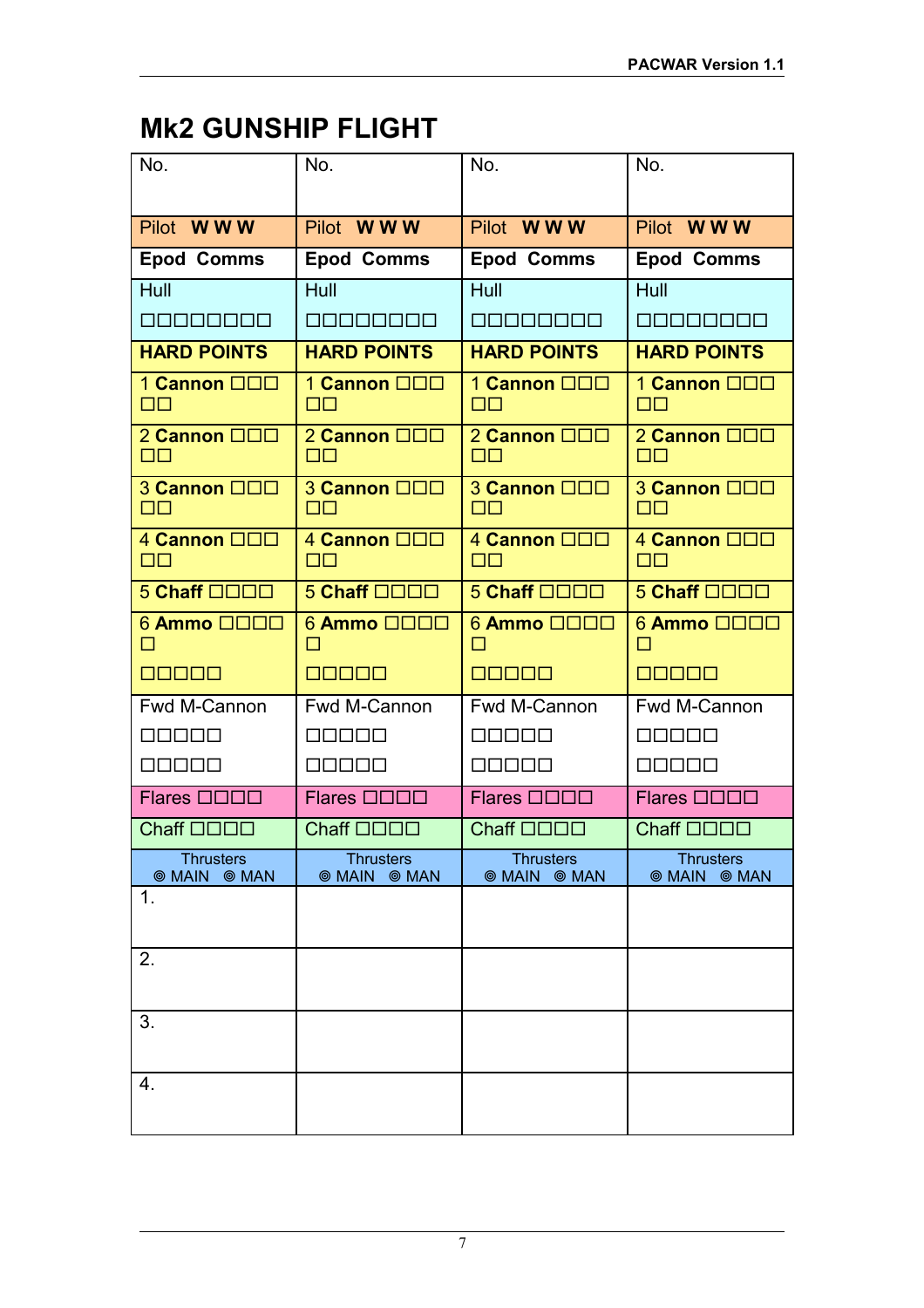## **DEWSHIP FLIGHT**

| No.                                   | No.                                     | No.                                     | No.                                     |
|---------------------------------------|-----------------------------------------|-----------------------------------------|-----------------------------------------|
|                                       |                                         |                                         |                                         |
| Pilot WWW                             | Pilot WWW                               | Pilot WWW                               | Pilot WWW                               |
| <b>Epod Comms</b>                     | <b>Epod Comms</b>                       | <b>Epod Comms</b>                       | <b>Epod Comms</b>                       |
| Hull                                  | <b>Hull</b>                             | Hull                                    | Hull                                    |
| anananan                              | <b>ROBOOCOO</b>                         | <b>REBEERS</b>                          | <b>REBEERS</b>                          |
| <b>HARD POINTS</b>                    | <b>HARD POINTS</b>                      | <b>HARD POINTS</b>                      | <b>HARD POINTS</b>                      |
| 1 HELL 100                            | 1 HELL 100                              | 1 HELL 100                              | 1 HELL 100                              |
| 2 HELL 100                            | 2 HELL 100                              | 2 HELL 100                              | $2$ HELL $1\square\square$              |
| 3 HELL 100                            | 3 HELL 100                              | 3 HELL 100                              | 3 HELL 100                              |
| 4 HELL 200                            | 4 HELL 200                              | 4 HELL 200                              | 4 HELL 200                              |
| $5$ HELL $2\square\square$            | $5$ HELL $2\square\square$              | 5 HELL 200                              | $5$ HELL $2\square\square$              |
| 6 HELL 200                            | 6 HELL 200                              | $6$ HELL $2\square\square$              | $6$ HELL $2\square\square$              |
| Fwd M-Cannon                          | Fwd M-Cannon                            | Fwd M-Cannon                            | Fwd M-Cannon                            |
|                                       |                                         |                                         |                                         |
| 00000                                 | 00000                                   | 30000                                   | 00000                                   |
| Flares <b>ODDD</b>                    | Flares <b>ODDD</b>                      | Flares <b>QOOO</b>                      | Flares <b>QOOO</b>                      |
| Chaff <b>OOOO</b>                     | Chaff <b>OOOO</b>                       | Chaff <b>OOOO</b>                       | Chaff <b>OOOO</b>                       |
| <b>Thrusters</b><br><b>MAIN @ MAN</b> | <b>Thrusters</b><br><b>@ MAIN @ MAN</b> | <b>Thrusters</b><br><b>@ MAIN @ MAN</b> | <b>Thrusters</b><br><b>@ MAIN @ MAN</b> |
| $\mathbf 1$ .                         |                                         |                                         |                                         |
|                                       |                                         |                                         |                                         |
| 2.                                    |                                         |                                         |                                         |
| 3.                                    |                                         |                                         |                                         |
| 4.                                    |                                         |                                         |                                         |
|                                       |                                         |                                         |                                         |
| 5.                                    |                                         |                                         |                                         |
| 6.                                    |                                         |                                         |                                         |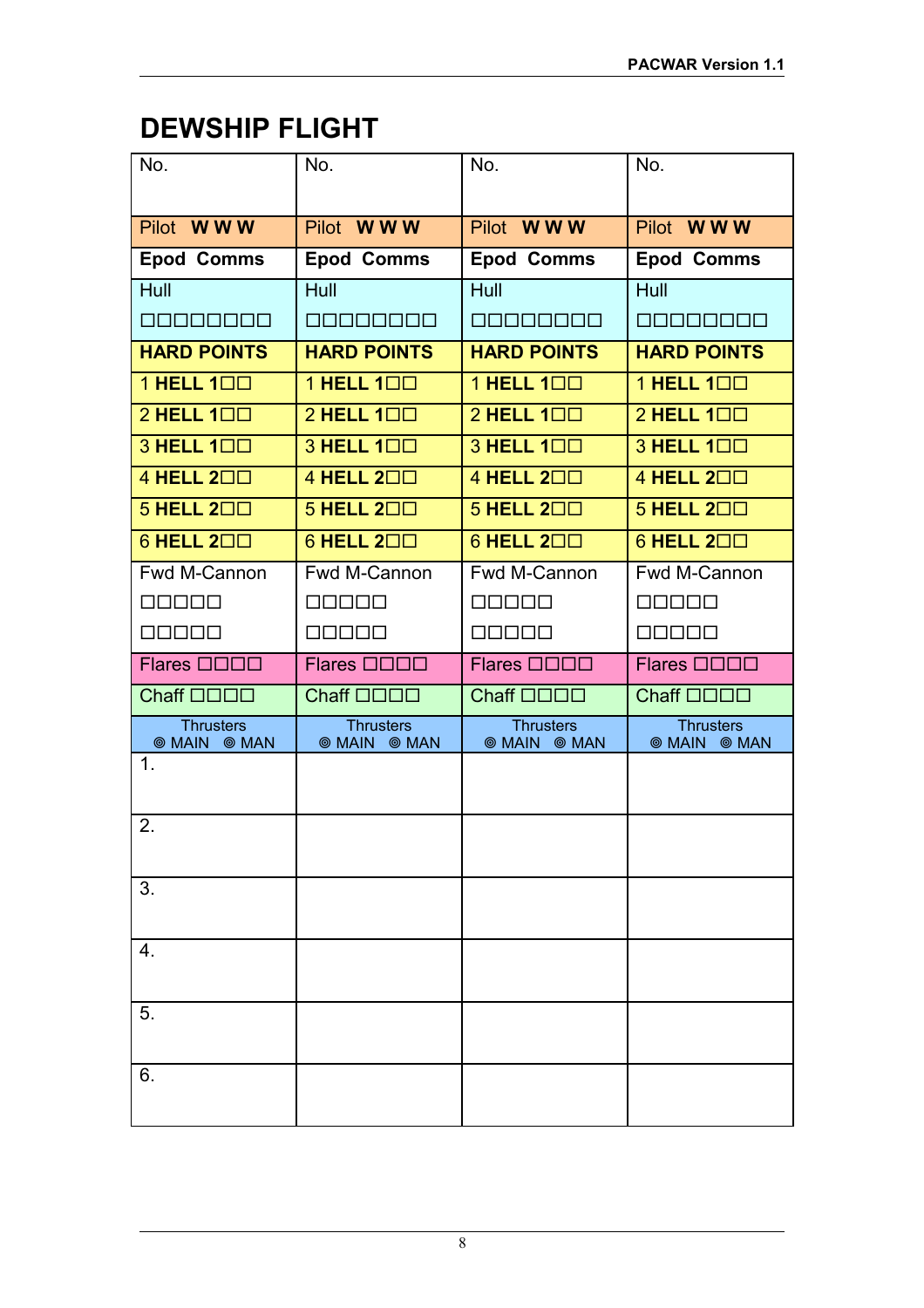## **STANDOFF PACIFIER FLIGHT**

| No.                                   | No.                                   | No.                                   | No.                                      |
|---------------------------------------|---------------------------------------|---------------------------------------|------------------------------------------|
|                                       |                                       |                                       |                                          |
| Pilot WWW                             | Pilot WWW                             | Pilot WWW                             | Pilot WWW                                |
| <b>Epod Comms</b>                     | <b>Epod Comms</b>                     | <b>Epod Comms</b>                     | <b>Epod Comms</b>                        |
| Hull                                  | Hull                                  | Hull                                  | Hull                                     |
| <b>MODERADE</b>                       | <u>manananan</u>                      | <u> E E E E E E E E E </u>            | <b>MARADAR</b>                           |
| <b>HARD POINTS</b>                    | <b>HARD POINTS</b>                    | <b>HARD POINTS</b>                    | <b>HARD POINTS</b>                       |
| 1 Hvy Missile 1                       | 1 Hvy Missile 1                       | 1 Hvy Missile 1                       | 1 Hvy Missile 1                          |
| 2 Hvy Missile 1                       | 2 Hvy Missile 1                       | 2 Hvy Missile 1                       | 2 Hvy Missile 1                          |
| 3 Hvy Missile 1                       | 3 Hvy Missile 1                       | 3 Hvy Missile 1                       | 3 Hvy Missile 1                          |
| 4 Hvy Missile 2                       | 4 Hvy Missile 2                       | 4 Hvy Missile 2                       | 4 Hvy Missile 2                          |
| <b>5 Hvy Missile 2</b>                | <b>5 Hvy Missile 2</b>                | <b>5 Hvy Missile 2</b>                | <b>5 Hvy Missile 2</b>                   |
| <b>6 Hvy Missile 2</b>                | <b>6 Hvy Missile 2</b>                | <b>6 Hvy Missile 2</b>                | <b>6 Hvy Missile 2</b>                   |
| Fwd M-Cannon                          | Fwd M-Cannon                          | Fwd M-Cannon                          | <b>Fwd M-Cannon</b>                      |
| 3000                                  | 1000                                  | 10 10 10 1                            | 7000                                     |
| 30000                                 | 10000                                 | INNNN                                 | nnnnn                                    |
| Flares <b>ODDD</b>                    | Flares <b>ODDD</b>                    | Flares <b>OOOO</b>                    | Flares <b>OOOO</b>                       |
| Chaff <b>OOOO</b>                     | Chaff <b>OOOO</b>                     | Chaff <b>OOOO</b>                     | Chaff <b>OOOO</b>                        |
| <b>Thrusters</b><br><b>MAIN @ MAN</b> | <b>Thrusters</b><br><b>MAIN @ MAN</b> | <b>Thrusters</b><br><b>MAIN @ MAN</b> | <b>Thrusters</b><br><b>MAIN</b><br>◎ MAN |
| $\mathbf 1$ .                         |                                       |                                       |                                          |
|                                       |                                       |                                       |                                          |
| 2.                                    |                                       |                                       |                                          |
| 3.                                    |                                       |                                       |                                          |
| 4.                                    |                                       |                                       |                                          |
|                                       |                                       |                                       |                                          |
| 5.                                    |                                       |                                       |                                          |
| 6.                                    |                                       |                                       |                                          |